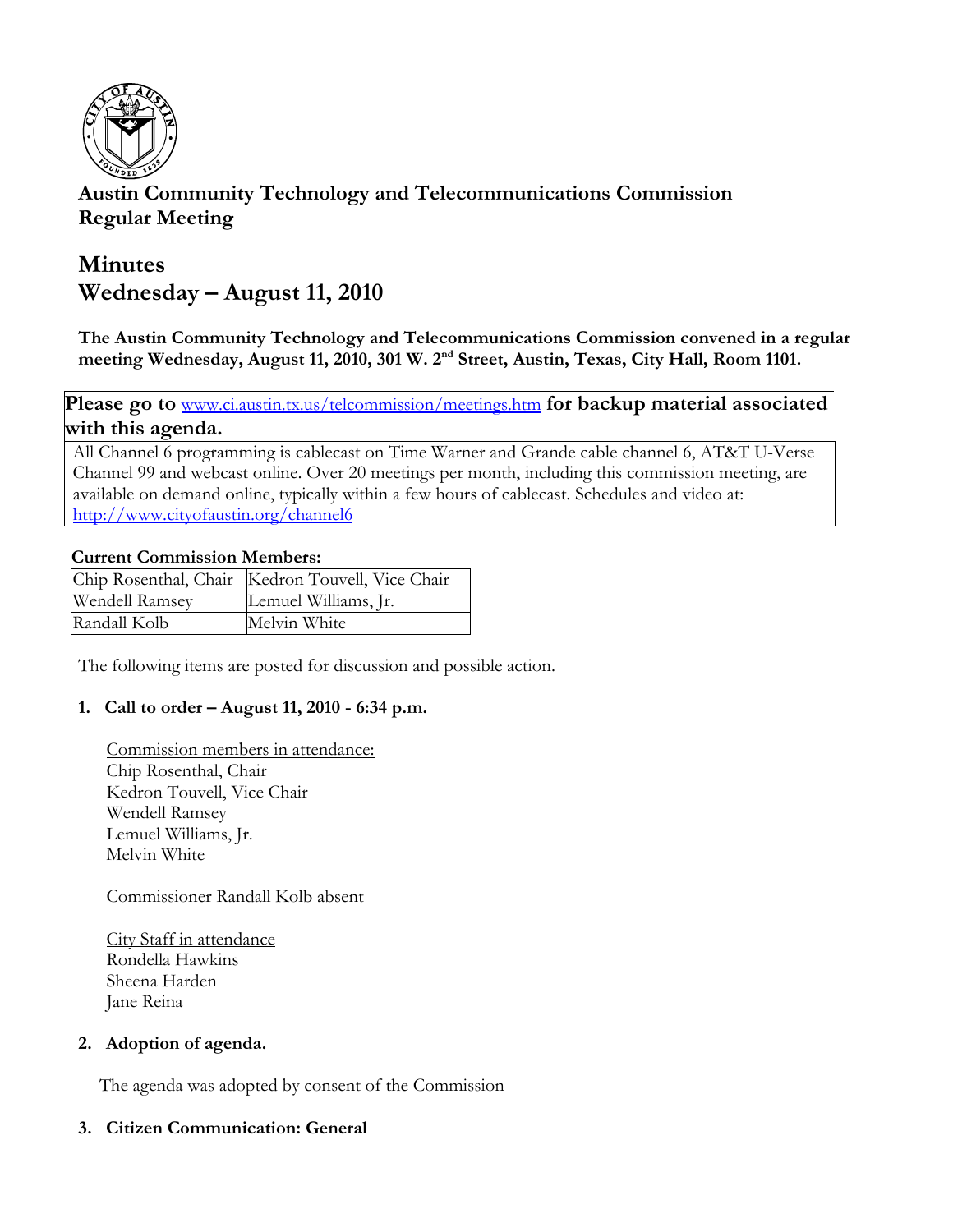The first 10 speakers signed up prior to the meeting being called to order will each be allowed a threeminute allotment to address their concerns regarding items not posted on the agenda.

**Sueann Campbell** suggested that the Commission require the resolutions to violations that occur at Channel Austin.

# **4. Approval of minutes – June 9, 2010 Commission regular meeting and July 14, 2010 Special Meeting.**

**The minutes from the regular meeting of June 9, 2010 were approved on Commissioner Williams' motion; Commissioner Touvell's second. Motion passed on a 5-0-0 vote. (Commissioners Kolb absent)**

**The minutes from the Special meeting of July 14, 2010 were approved on Commissioner Ramsey's motion; Commissioner Touvell's second. Motion passed on a 5-0-0 vote. (Commissioners Kolb absent)**

## **5. Invited Presentations**

a. Project updates and design proposals presentation on City website redesign. (Charles Purma, CTM) (wp4)

Doug Matthews, City of Austin's Chief Communications Officer and Charles Purma, City of Austin's Communications & Technology Management gave an update on the City's website redesign project. Much of the redesign of the website came from citizen suggestions on a survey at www.speakupaustin.org. Austin GO Website Redesign Forum

## **6. Staff Briefings (Rondella Hawkins)**

a. Legislative, Regulatory and Policy update. (wp5)

Rondella Hawkins, Manager of the City of Austin's Office of Telecommunications & Regulatory Affairs gave the legislative, regulatory and policy update which included Network Neutrality; Community Access Preservation Act of 2009 and the Public Utility Commission of Texas Rulemaking Workshop on Telephone Access Line fees. Back up located at http://www.ci.austin.tx.us/edims/document.cfm?id=140885

## **7. New Business**

a. Approve revised bylaws as directed by City Council in action taken on July 29, 2010, concerning officer terms. Discussion and possible action on bylaw revisions regarding Commission regular meeting date.

**The revised bylaws of the Austin Community Technology and Telecommunications Commission, changing the length of terms for officers, were approved on Commissioner Touvell's motion; Commissioner White's second. Motion passed on 5-0-0 vote. (Commissioners Kolb absent)**

The Council Committee for Emerging Technology and Telecommunications' meetings fall on a dated that does not allow this Commission to bring items before the Committee in a timely manner. The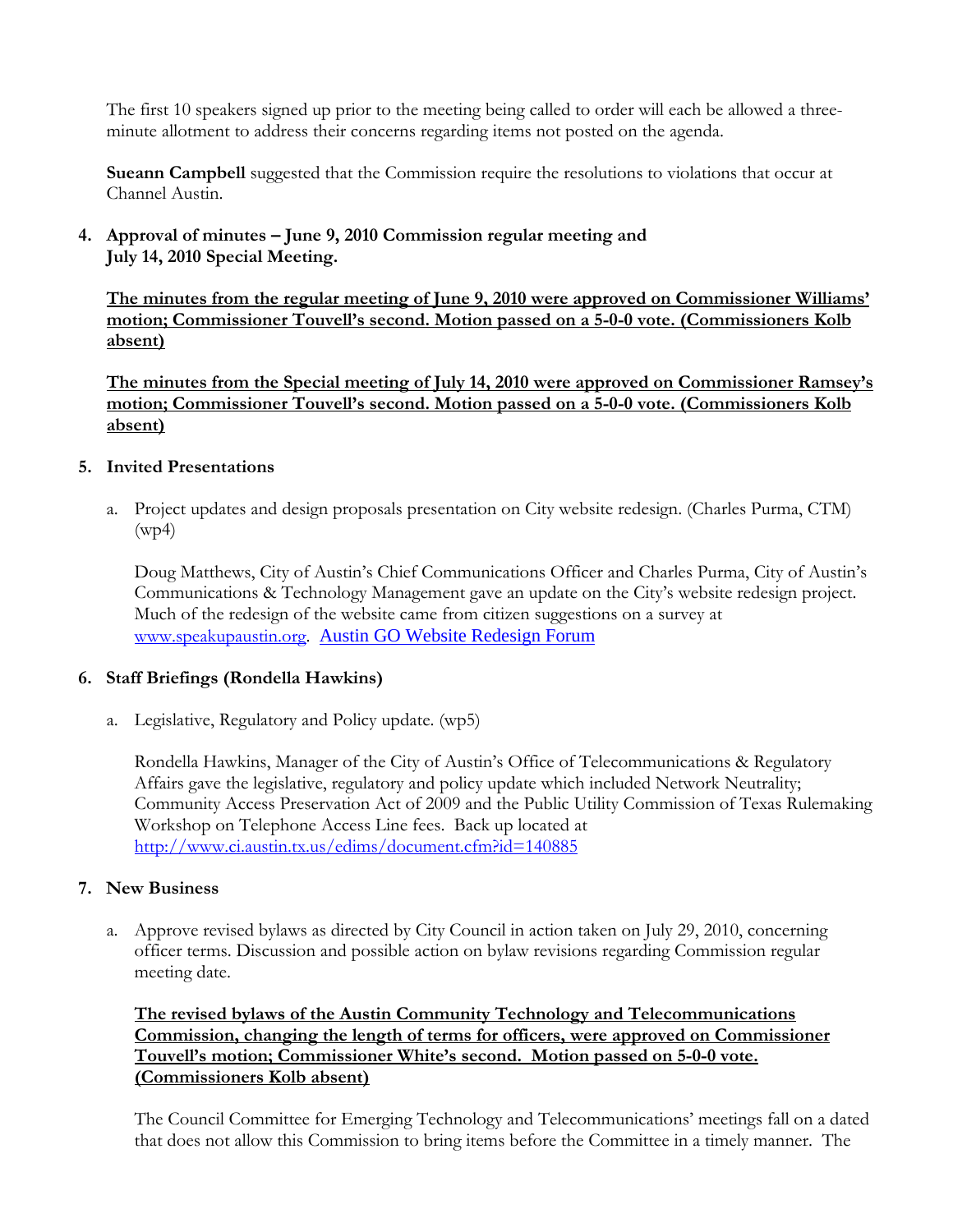Commission discussed their options to move their regular meeting date. They found that meeting rooms and Channel 6 availability would not work with the date suggested.

b. Election of board officers.

**Commissioner Kedron Touvell was elected Chair of the Austin Community Technology and Telecommunications Commission for the term of September 2010 through August 2011 by consent of the Commission.**

**Commissioner Chip Rosenthal was elected Vice-Chair of the Austin Community Technology and Telecommunications Commission for the term of September 2010 through August 2011 by consent of the Commission.**

c. Discussion and possible action on recommendations from Grant for Technology Opportunities Program (GTOPs) Annual Task Force. (Williams) (wp2)

The GTOPs Annual Task Force consisted of Commissioners Williams, Touvell and Rosenthal.

Sheena Harden, Program Coordinator with the City of Austin, reported on the recommendations of the task force and the timeline for the GTOPs application process for 2011. Back up located at http://www.ci.austin.tx.us/edims/document.cfm?id=140848.

**Motion to accept the recommendations from the 2011 Grant for Technology Opportunities Program (GTOPs) Annual Task Force was made on Commissioner Williams' motion; Commissioner Ramsey's second. Motion passed on a vote of 5-0-0. (Commissioners Kolb absent)**

For more information on GTOPs please visit www.gtops.org

 d. Discussion and possible action on Time Warner Cable's movement of Austin Public, Education, Government (PEG) channels from analog to digital format. (Rosenthal) (wp1)

Rondella Hawkins gave a brief overview of the concerns of the City and citizens regarding Time Warner Cable's decision to move the Austin Public, Education, Government (PEG) channels from analog to digital format on October 1, 2010. Back up located at http://www.ci.austin.tx.us/edims/document.cfm?id=140884

**Motion to accept a resolution to urge Time Warner Cable to treat Austin Public Education, Government (PEG) channels equitably; comply with all applicable City, State and Federal franchise and regulatory provision on cable services in Austin and continued PEG channel availability to all facilities now receiving City franchise required Time Warner Cable service without additional cost was made on Commissioner Ramsey's motion; Commission Touvell second. Motion passed on a vote of 5-0-0. ( (Commissioners Kolb absent)**

## **Citizen Communications**

Mary Anderson encouraged citizens to call Time Warner Cable at 512-485-6000 extension 0 to voice their concerns of the moving of the PEG channels to the digital tier.

Bruce Burton stated the cable franchise's intent was that all viewers could view City access channels. Would like to see the City consider the City Hotel Bed Tax as a funding source for Public Access.